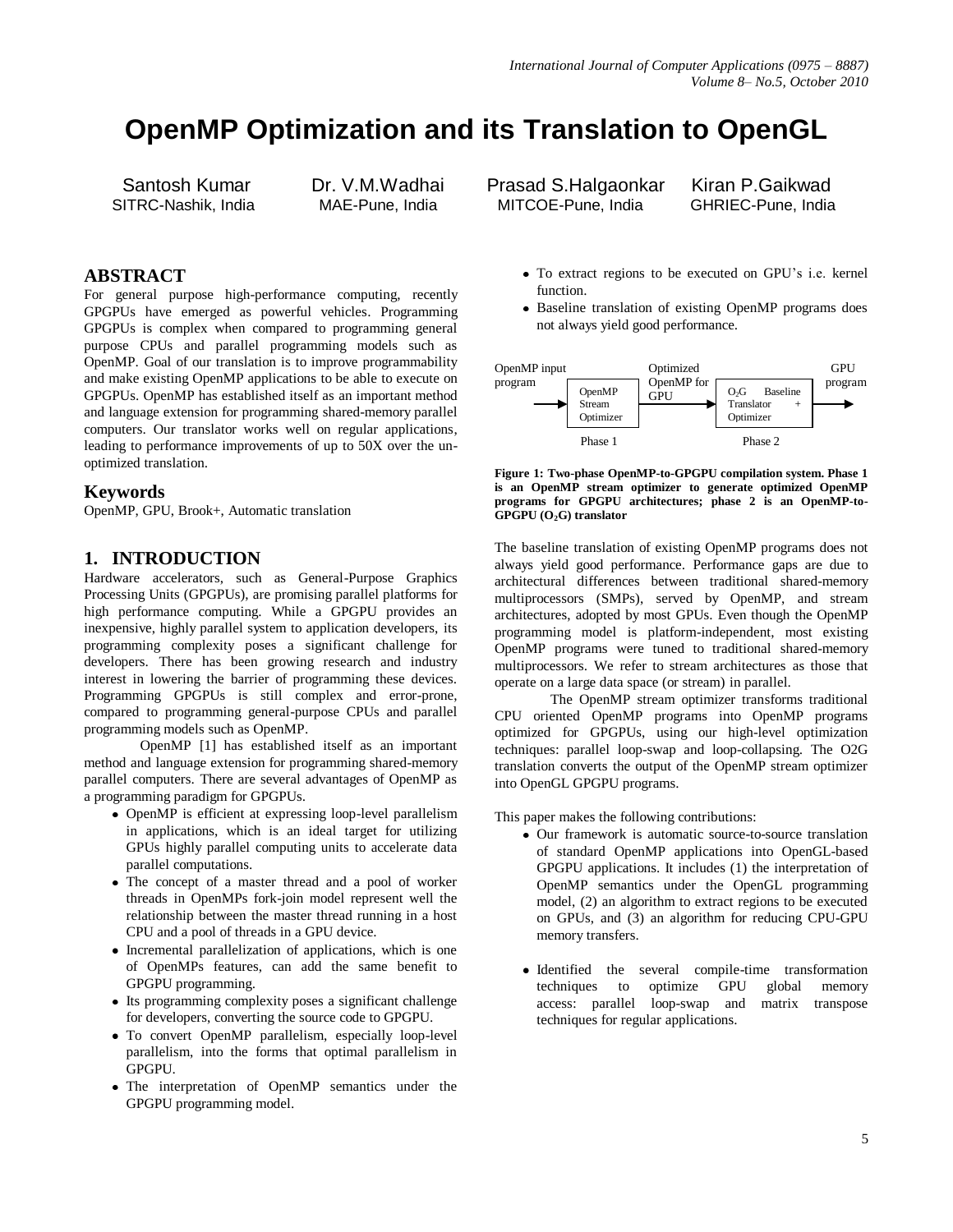## **2. RELATED WORK**

Prior to the advent of the CUDA programming model [2], programming GPUs was highly complex, requiring deep knowledge of the underlying hardware and graphics programming interfaces. Although the CUDA programming model provides improved programmability, achieving high performance with CUDA programs is still challenging. Several studies have been conducted to optimize the performance of CUDA-based GPGPU applications; an optimization space pruning technique [3] has been proposed, using a Pareto-optimal curve, to find the optimal configuration for a GPGPU application. Also, an experimental study on general optimization strategies for programs on a CUDA-supported GPU has been presented [4]. In these contributions, optimizations were performed manually.

For the automatic optimization of CUDA programs, a compile time transformation scheme [5] has been developed, which finds program transformations that can lead to efficient global memory access. The proposed compiler framework optimizes affine loop nests using a polyhedral compiler model. By contrast, our compiler framework optimizes irregular loops, as well as regular loops.

CUDA-lite relies on information that a programmer provides via annotations, to perform transformations. Our approach is similar to CUDA-lite in that we also support special annotations provided by a programmer. In our compiler framework, however, the necessary information is automatically extracted from the OpenMP directives, and the annotations provided by a programmer are used for fine tuning.

OpenMP is an industry standard directive language, widely used for parallel programming on shared memory systems. Due to its well established model and convenience of incremental parallelization, the OpenMP programming model has been ported to a variety of platforms. Previously, we have developed compiler techniques to translate OpenMP applications into a form suitable for execution on a Software Distributed Shared Memory (DSM) system [6, 7] and another compile-time translation scheme to convert OpenMP programs into MPI message-passing programs for execution on distributed memory systems [8]. Recently, there have been several efforts to map OpenMP to Cell architectures [9, 10]. Our approach is similar to the previous work in that OpenMP parallelism, specified by work-sharing constructs, is exploited to distribute work among participating threads or processes, and OpenMP data environment directives are used to map data into underlying memory systems. However, different memory architectures and execution models among the underlying platforms pose various challenges in mapping data and enforcing synchronization for each architecture, resulting in differences in optimization strategies.

To our knowledge, the proposed work is the first to present an automatic OpenMP to GPGPU translation scheme and related compile-time techniques. MCUDA [11] is an opposite approach, which maps the CUDA programming model onto conventional shared-memory CPU architecture. MCUDA can be used as a tool to apply the CUDA programming model for developing data-parallel applications running on traditional shared-memory parallel systems. By contrast, our motivation is to reduce the complexity residing in the CUDA programming model, with the help of OpenMP, which we consider to be an easier model. In addition to the ease of creating CUDA programs with OpenMP, our system provides several compiler optimizations to reduce the performance gap between handoptimized programs and auto-translated ones.

To bridge the abstraction gap between domain-specific algorithms and current GPGPU programming models such as CUDA, a framework for scalable execution of domain-specific templates on GPUs has been proposed [12]. This work is complementary to our work in that it addresses the problem of partitioning the computations that do not fit into GPU memory. The compile-time transformations proposed in this paper are not fundamentally new ones; vector systems use similar transformations. However, the architectural differences between GPGPUs and vector systems pose different challenges in applying these techniques, leading to different directions; parallel loop-swap and loop collapsing transformations are enabling techniques to expose stride-one accesses in a program so that concurrent GPU threads can use the coalesced memory accesses to optimize the offchip memory performance. On the other hand, loop interchange in vectorizing compilers is to enable vectorization of certain loops within a single thread.

## **3. OVERVIEW OF THE BROOK+**

## **PROGRAMMING MODEL**

The Brook+ programming model is a general-purpose multi-threaded SIMD model for GPGPU programming. In the Brook+ programming model, a GPU is viewed as a parallel computing coprocessor, which can execute a large number of threads concurrently. A Brook+ program consists of a series of parallel execution phases. Parallel phases that exhibit rich data parallelism are implemented as a set of kernel functions, which are executed on the GPU. Brook GPU, as it normally called, is compiler and runtime implementation for General Purpose Stream Computing. With brook GPU, General purpose computing can be done on graphics card. Brook can be compiled for ATI-AMD graphics card as well as for nvidia card.

# **4. BASELINE TRANSLATION OF OPENMP INTO BROOK+**

This section presents a baseline translator, which performs a source-to-source conversion of an OpenMP program to a Brook based GPGPU program. The translation consists of several steps: (1) interpreting OpenMP semantics under the Brook+ programming model and identifying kernel regions (code sections executed on the GPU), (2) outlining (extracting into subroutines) kernel regions and transforming them into kernel functions.

#### *4.1. Interpretation of OpenMP Semantics under the Brook+ Programming Model*

OpenMP directives can be classified into four categories:

1) Parallel constructs these are the fundamental constructs that specify parallel regions. The compiler identifies these regions as candidate kernel regions, outlines them, and transforms them into GPU kernel functions.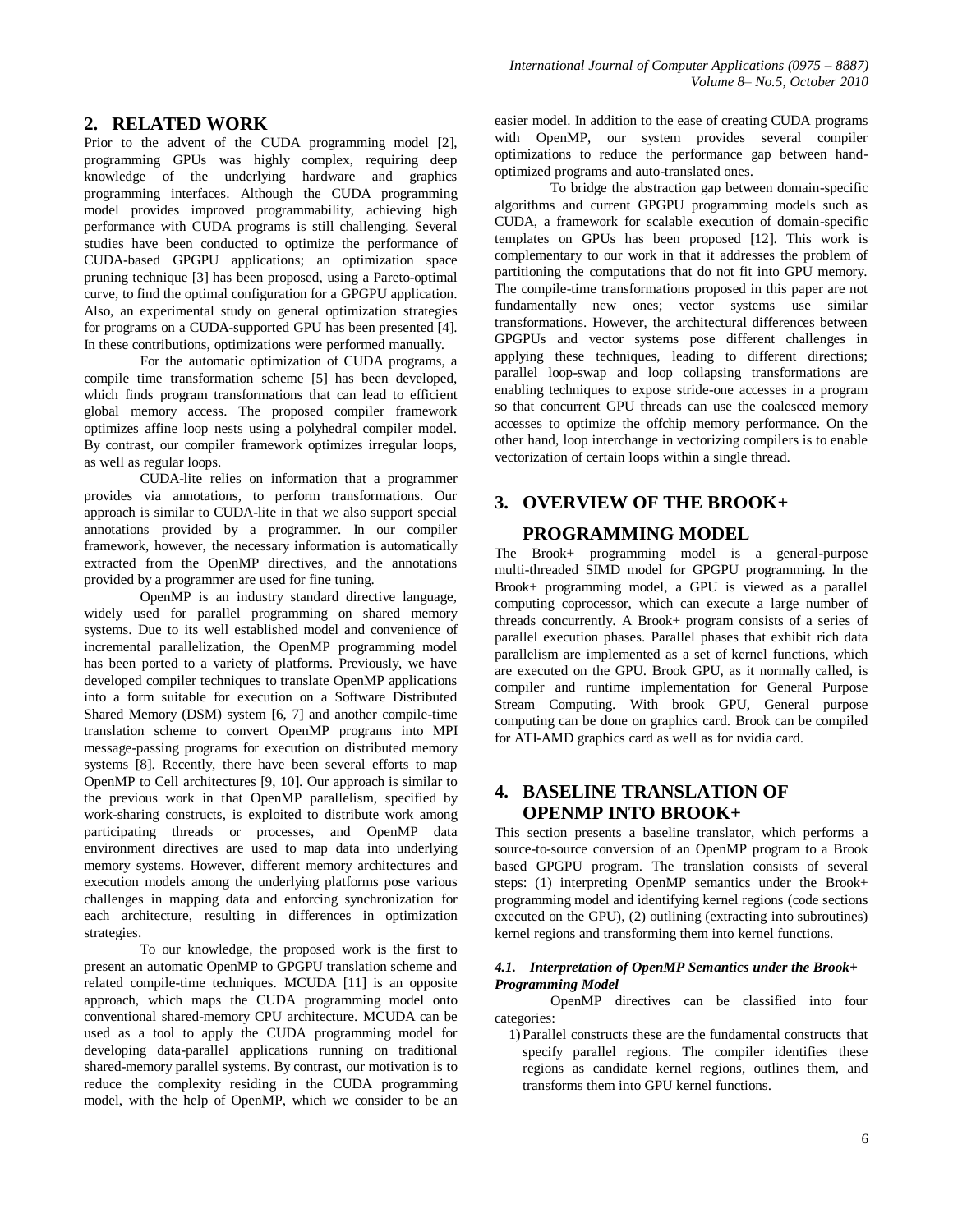- 2)Work-sharing constructs (omp for, omp sections) the compiler interprets these constructs to partition work among threads on the GPU device. Each iteration of an omp for loop is assigned to a thread, and each section of omp sections is mapped to a thread.
- 3) Synchronization constructs (omp barrier, omp flush, omp critical, etc.) these constructs constitute split points, points where a parallel region must be split into two sub-regions; each of the resulting sub-regions becomes a kernel region.
- 4)Directives specifying data properties (omp shared, omp private, omp thread private, etc.) these constructs are used to map data into GPU memory spaces.

OpenMP shared data are shared by all threads and OpenMP private data are accessed by a single thread. In the GPU memory model, the shared data can be mapped to global memory, and the private data can be mapped to registers or local memory assigned for each thread. OpenMP thread-private data are private to each thread, but they have global lifetimes, as do static data. The semantics of thread-private data can be implemented by expansion, which allocates copies of the thread-private data on global memory for each thread. Because the GPU memory model allows several specialized memory spaces, certain data can take advantage of the specialized memory resources; read-only shared data can be assigned to either constant memory or texture memory to exploit temporal locality through dedicated caches, and frequently reused shared data can use fast memory spaces, such as registers and shared memory, as a cache.

#### *4.2. OpenMP to Brook Baseline Translation*

The previous subsection described the interpretation of OpenMP semantics under the Brook programming model. The next step performs the actual translation into a brook program. A simple translation scheme might convert all code sections specified by work-sharing constructs into kernel functions, since work-sharing constructs contain the only true parallel code in OpenMP. Other sub-regions, within an omp parallel but outside of work-sharing constructs, are executed by one thread (omp master and omp single), serialized among threads (omp ordered

and omp critical), or executed redundantly among participating threads. However, our compiler includes some of these subregions into kernel regions, thus redundantly executing them; this method can reduce expensive memory transfers between the CPU and the GPU.

#### *4.2.1. Identifying Kernel Regions:*

The compiler targets OpenMP parallel regions as potential kernel regions. As explained above, these regions may be split at synchronization constructs. Among the resulting sub-regions, the ones containing at least one work-sharing construct become kernel regions.

The translator must consider that split operations may break the control flow semantics of the OpenMP programming model, if the split points lie within control structures. In the OpenMP programming model, most directives work only on a structured block a block of code with one entry and one exit point. If a parallel region is split in the middle of a control structure, the resulting kernel regions may become an unstructured block.

Both the OpenMP and GPGPU models are suitable for expressing data parallelism. However, there are important differences. GPUs are designed as massively parallel machines for concurrent execution of thousands of threads. OpenMP threads are more autonomous, typically execute coarse-grain parallelism, and are able to handle MIMD computation.

#### *4.2.2. Transforming a Kernel Region into a Kernel Function:*

The translator outlines the identified kernel regions into CUDA kernel functions and replaces the original regions with calls to these functions.

Two important translation steps are involved: work partitioning and data mapping. For work partitioning, iterations of omp for loops are partitioned among threads using the rules of figure 2. Parallel region example shows how multiple splits are applied to identify kernel regions. sp0 - sp4 are split points enforced to preserve OpenMP semantics, and KR1 and KR2 are kernel regions to be converted into kernel functions.

The OpenMP schedule clause, each section in omp sections



Figure 2. Parallel region example showing how multiple splits are applied to identify kernel regions.  $sp0 - sp4$  are split points enforced to preserve OpenMP semantics, and  $KR1'$  and  $KR2$  are kernel regions to be converted into kernel functions.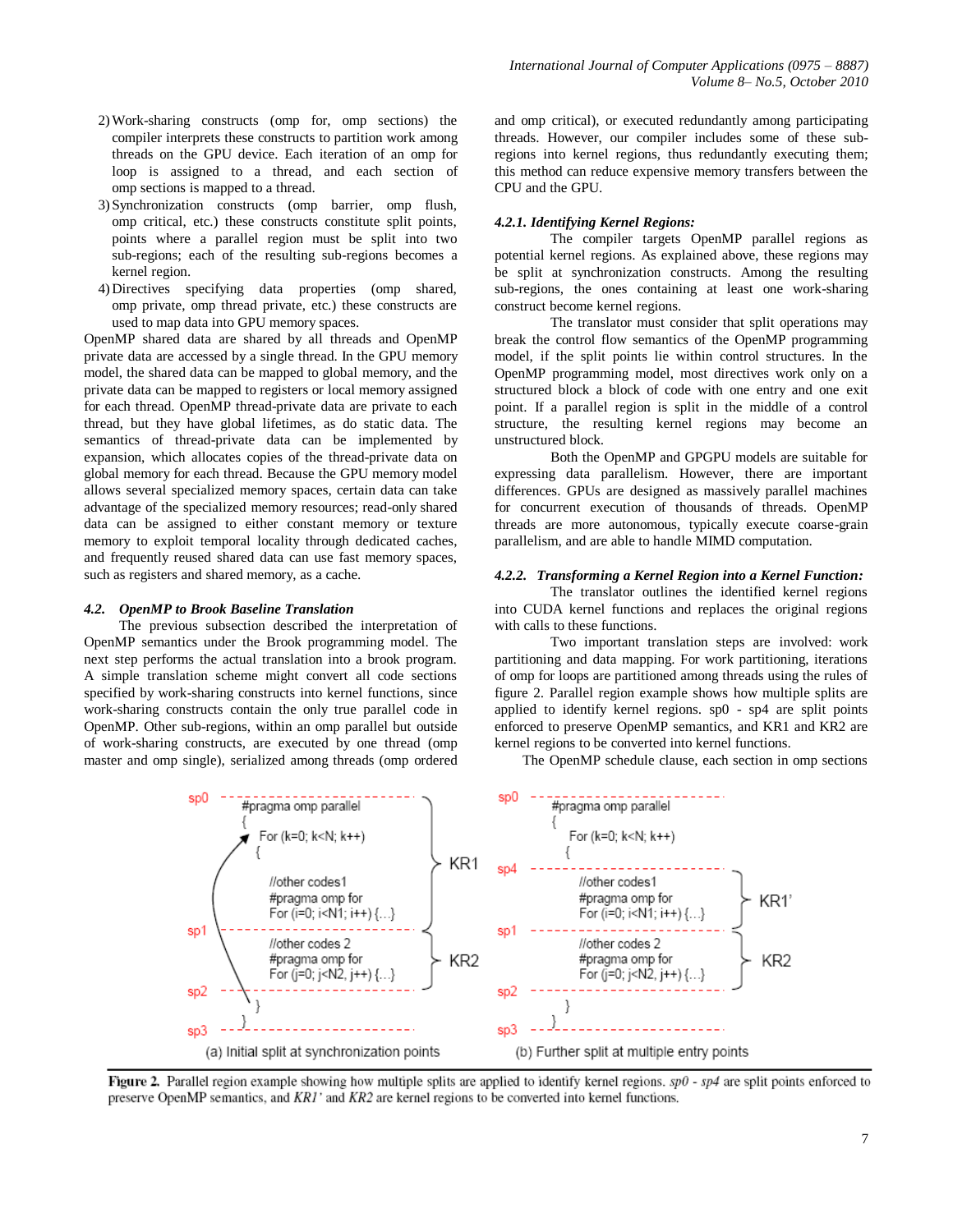is mapped to a thread, and remaining code sections in the kernel region are executed redundantly by all threads. The compiler decides the number of threads to be invoked for the kernel execution as the maximum number of threads needed for each work-sharing sub-region contained in the kernel region. Once the compiler figures out the total number of threads, the number of thread blocks is also calculated using default thread block size, which can be set through a command line option.

After work partitioning, the compiler constructs the sets of shared data and private data used in the kernel region, using the information specified by data property constructs. In the OpenMP programming model, data is shared by default, including data with global scope or with heap-allocated storage. For the data that are referenced in the region, but not in a construct, the compiler can determine their sharing attributes using OpenMP data sharing rules. Shared data are mapped to global memory, thread-private data are replicated and allocated on global memory for each thread, and private data are mapped to register banks assigned for each thread.

As a part of the data mapping step, the compiler inserts necessary memory transfer calls for the shared and thread-private data accessed by each kernel function. A basic strategy is to move all the shared data that are accessed by kernel functions, and copy back the shared data that are modified by kernel functions. (Thread-private data transfers are decided by OpenMP semantics.) However, not all shared data are used by the CPU after the kernel completes. Also, data in the GPU global memory are persistent across kernel calls. Therefore, not all these data transfers are needed. The compiler optimization technique to eliminate redundant data transfers will be discussed in the following section.

Additionally, during this translation, if a omp for loop contains a reduction clause, the compiler replaces the reduction operation with the two-level tree reduction form proposed in [1]: a local parallel reduction within each thread block, followed by a host-side global reduction across thread blocks.

In the baseline translation scheme, omp critical regions are executed on the host CPU since the omp critical construct involves global synchronizations, which are expensive on GPU kernel executions due to kernel splits, and the semantic of omp critical requires serialized execution of the specified region. However, if the critical regions have reduction forms, the same transformation technique used to interpret a reduction clause [1] can be applied.

| TABLE I                                  |
|------------------------------------------|
| GPU AND OPENMP PROGRAM EXECUTION TIME OF |
| MATRIX MULTIPLICATION                    |

| Size of matrix | <b>Execution time of</b><br><b>GPU</b> program | <b>Execution time of</b><br>openMP program |
|----------------|------------------------------------------------|--------------------------------------------|
| 256 by 256     | 0.960201                                       | 1.184087 sec                               |
| 512 by 512     | 3.102356                                       | 8.817162 sec                               |
| 256 by 512     | 1.099560                                       | 1.706772 sec                               |
| 256 by 712     | 1.965801                                       | 4.103025 sec                               |

# **5. PERFORMANCE EVALUATION**

This section presents the performance of the presented OpenMP to GPGPU translator and compiler optimizations. In our experiments, regular OpenMP programs (Matrix Multiplication). The baseline translations were performed automatically by the compiler framework. **We used an ATI Fire GL V5600 GPU as an experimental platform. The device has a clock rate of 1.35 GHz and 512 MB of DRAM. Each multiprocessor is equipped with 8 SIMD processing units, totaling 128 processing units. The device is connected to a host system consisting of Dual-Core AMD 3 GHz Opteron processors.** Because the tested GPU does not support double precision, we manually converted the OpenMP source programs into single precision before feeding them to our translator. NVIDIA recently announced GPUs supporting double precision computations. We compiled the translated Brook programs with the Brook Compiler (brcc) to generate device code.

#### *5.1. Performance of Regular Applications*

Matrix Multiplication is a widely used kernel containing the main loop of an iterative solver for regular scientific applications. Due to its simple structure, the Matrix kernel is easily parallelized in many parallel programming models. Baseline in the figure represents the execution GPU version over serial on the CPU. This performance degradation is mostly due to the overhead in large, uncoalesced global memory access patterns. These uncoalesced access patterns can be changed to coalesced ones by applying parallel loop-swap. These results demonstrate that, in regular programs, uncoalesced global memory accesses may be converted to coalesced accesses by loop transformation optimizations.

After making the comparison between serial and parallel, we have to make the comparison between OpenMp program and GPU (brook+) program. Table 1 shows the execution time of both the programs.

## **6. CONCLUSION**

OpenMP appears to be a good fit for GPGPUs. It also identified several key transformation techniques to enable efficient GPU global memory access: parallel loop-swap and matrix transpose techniques for regular applications, and loop collapsing for irregular ones.

Our proposed translation aims at offering an easier programming model for general computing on GPGPUs. By applying OpenMP as a front-end programming model, the proposed translator could convert the loop-level parallelism of the OpenMP programming model into the data parallelism of the OpenGL programming model in a natural way. Ongoing work focuses on transformation techniques for efficient GPU global memory access which includes automatic tuning of optimizations to exploit shared memory and other special memory units.